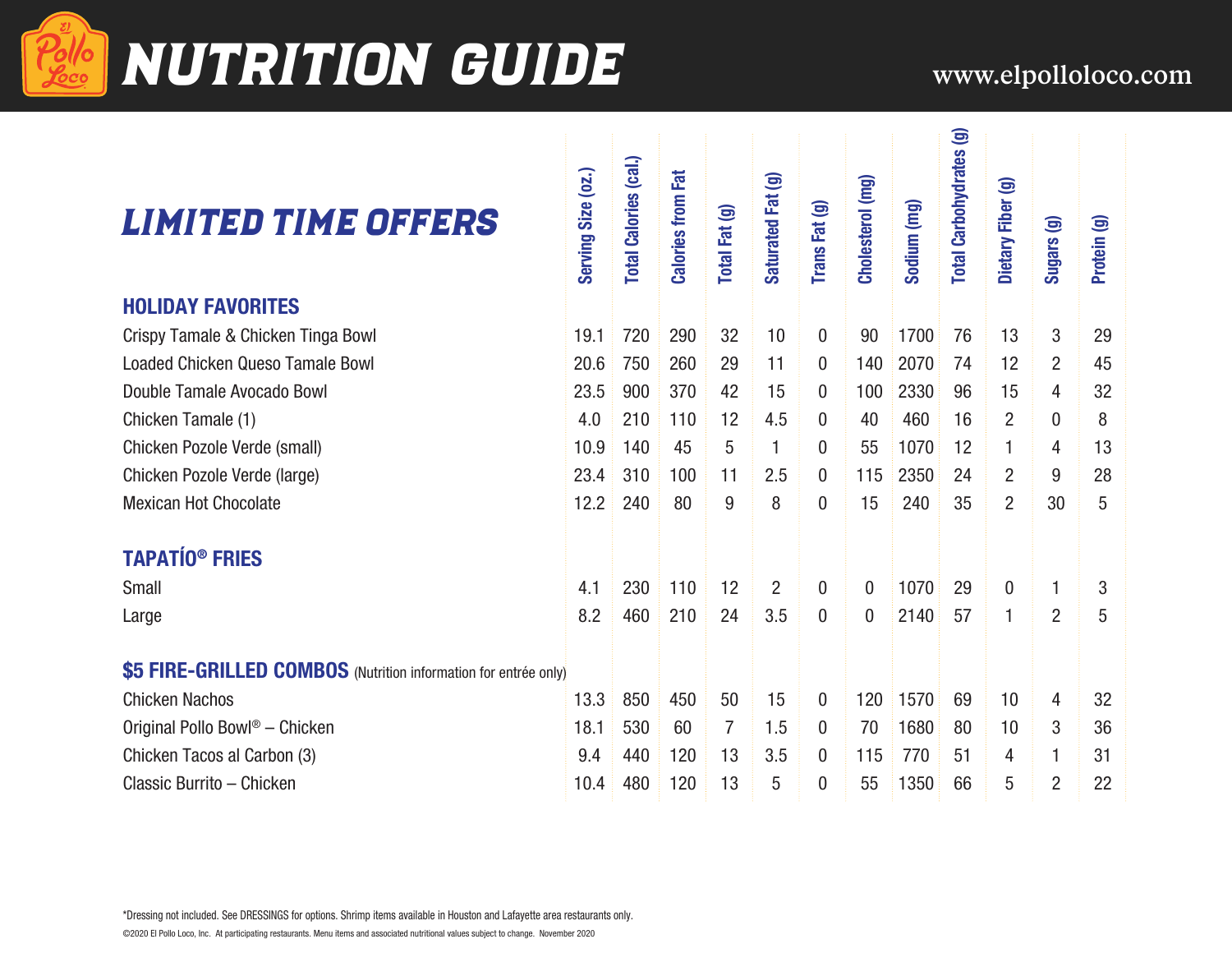

## **Pollo NUTRITION GUIDE** www.elpolloloco.com

### El Pollo Loco Menu

#### **FIRE-GRILLED CHICKEN**

#### **SIDES** (small)

Cut Corn (with red peppers)

| EL POLLO LOGO MENU                    | Serving Size (02.) | <b>Total Calories (cal.)</b> | <b>Calories from Fat</b> | Total Fat (g) | Saturated Fat (g) | Trans Fat (g)    | Cholesterol (mg) | Sodium (mg) | <b>Total Carbohydrates (g)</b> | Dietary Fiber (g) | Sugars (g)       | Protein (g)      |  |
|---------------------------------------|--------------------|------------------------------|--------------------------|---------------|-------------------|------------------|------------------|-------------|--------------------------------|-------------------|------------------|------------------|--|
| <b>FIRE-GRILLED CHICKEN</b>           |                    |                              |                          |               |                   |                  |                  |             |                                |                   |                  |                  |  |
| Chicken Leg                           | 1.6                | 80                           | 35                       | 4             | 1                 | $\mathbf 0$      | 70               | 170         | $\mathbf{0}$                   | $\mathbf{0}$      | $\bf{0}$         | 12               |  |
| Chicken Wing                          | 1.3                | 90                           | 45                       | 5             | 1.5               | 0                | 60               | 300         | $\boldsymbol{0}$               | 0                 | 0                | 12               |  |
| Chicken Thigh                         | 3.1                | 210                          | 130                      | 15            | 4.5               | 0                | 180              | 320         | $\boldsymbol{0}$               | 0                 | $\bf{0}$         | 21               |  |
| <b>Chicken Breast</b>                 | 4.3                | 220                          | 80                       | 9             | 2.5               | 0                | 140              | 620         | $\boldsymbol{0}$               | 0                 | $\boldsymbol{0}$ | 36               |  |
| <b>SIDES</b> (small)                  |                    |                              |                          |               |                   |                  |                  |             |                                |                   |                  |                  |  |
| <b>Pinto Beans</b>                    | 6.0                | 150                          | 20                       | 2.5           | $\mathbf 0$       | $\mathbf{0}$     | $\mathbf{0}$     | 310         | 24                             | 8                 | $\mathbf 0$      | $\overline{7}$   |  |
| Charro Beans (Texas restaurants only) | 6.0                | 170                          | 40                       | 4             | 3.5               | 0                | 10               | 560         | 22                             | 7                 | 1                | 11               |  |
| Rice                                  | 4.5                | 160                          | 15                       | 1.5           | 0                 | 0                | $\bf{0}$         | 570         | 32                             | 0                 | 1                | 3                |  |
| <b>Mashed Potatoes</b>                | 5.0                | 100                          | 10                       | 1             | 0.5               | 0                | $\bf{0}$         | 350         | 20                             | $\overline{2}$    | 1                | $\overline{2}$   |  |
| Gravy                                 | 1.0                | 5                            | $\overline{0}$           | $\bf{0}$      | $\bf{0}$          | 0                | $\Omega$         | 70          | 1                              | $\mathbf 0$       | $\overline{0}$   | $\boldsymbol{0}$ |  |
| Macaroni & Cheese                     | 6.0                | 310                          | 170                      | 19            | 10                | $\boldsymbol{0}$ | 25               | 870         | 24                             | 1                 | 4                | 9                |  |
| <b>Loco Side Salad</b>                | 4.2                | 170                          | 130                      | 15            | 3                 | 0                | 10               | 200         | 8                              | $\overline{2}$    | $\overline{2}$   | 3                |  |
| <b>Black Beans</b>                    | 6.0                | 140                          | 10                       | 1             | $\overline{0}$    | 0                | $\Omega$         | 250         | 24                             | 11                | $\overline{2}$   | 8                |  |
| Coleslaw                              | 4.0                | 130                          | 90                       | 10            | 1.5               | 0                | 5                | 210         | 9                              | $\overline{2}$    | 7                |                  |  |
| Cut Corn (with red peppers)           | 5.0                | 120                          | 25                       | 2.5           | 0.5               | 0                | 0                | 210         | 21                             | 3                 | 9                | 4                |  |
| <b>Broccoli</b>                       | 3.0                | 30                           | 5                        | 0             | $\bf{0}$          | $\mathbf{0}$     | 0                | 30          | $6\phantom{1}6$                | 2                 | 1                | $\overline{2}$   |  |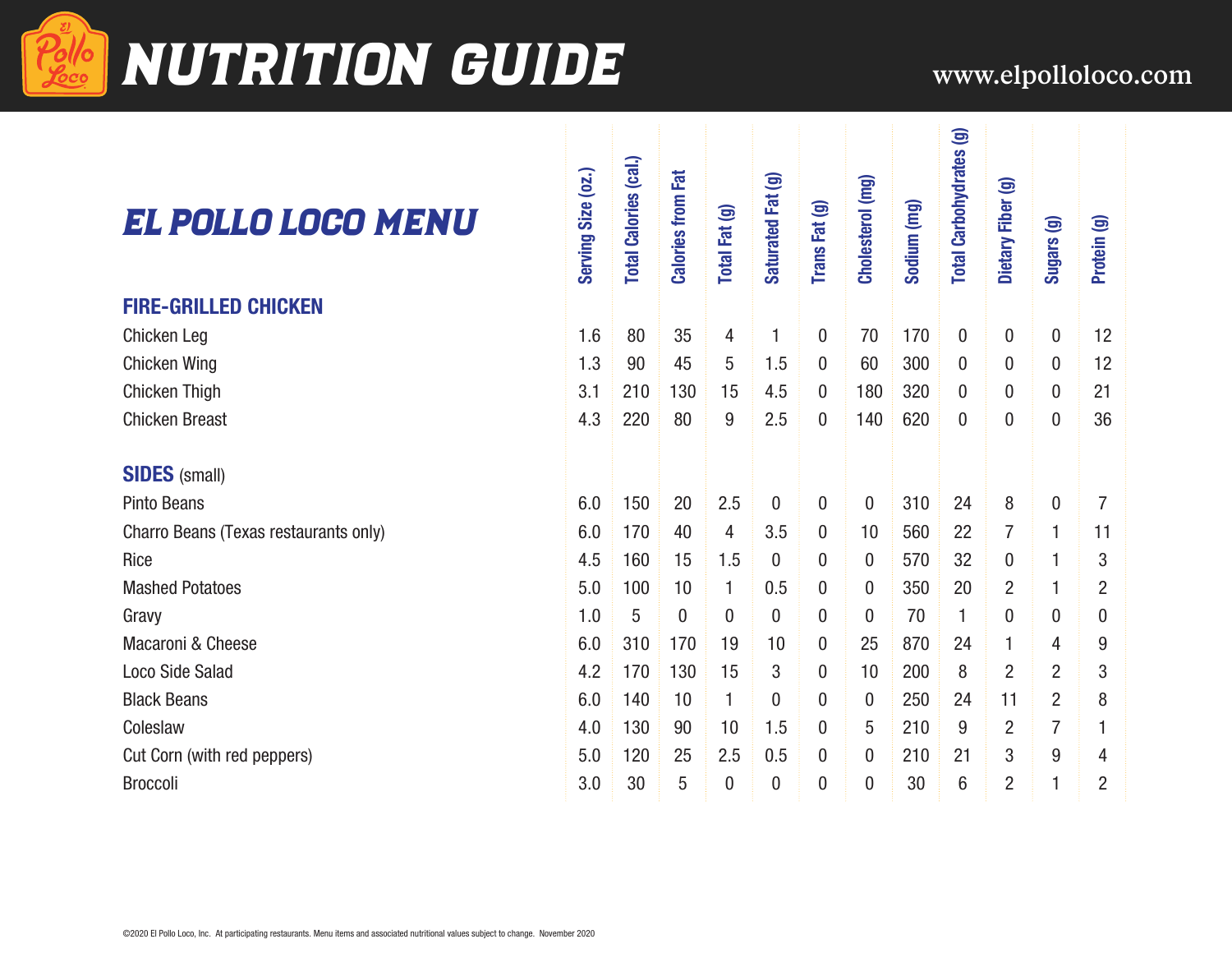

# NUTRITION GUIDE WWW.elpolloloco.com

 $\mathbf{I}$   $\mathbf{I}$ 

### El Pollo Loco Menu

#### **STARTERS**

#### **UNDER 500 CALORIES**

| EL POLLO LOGO MENU                                                                                                             | Serving Size (oz.) | <b>Total Calories (cal.)</b> | <b>Calories from Fat</b> | Total Fat (g) | Saturated Fat (g) | Trans Fat (g)    | Cholesterol (mg) | Sodium (mg) | <b>Total Carbohydrates (g)</b> | Dietary Fiber (g) | Sugars (g)     | Protein (g)    |
|--------------------------------------------------------------------------------------------------------------------------------|--------------------|------------------------------|--------------------------|---------------|-------------------|------------------|------------------|-------------|--------------------------------|-------------------|----------------|----------------|
| <b>STARTERS</b>                                                                                                                |                    |                              |                          |               |                   |                  |                  |             |                                |                   |                |                |
| Chicken Tortilla Soup w/o chip pieces (small)                                                                                  | 10.2               | 130                          | 40                       | 4.5           | 1.5               | $\boldsymbol{0}$ | 55               | 820         | 9                              | 1                 | $\overline{2}$ | 14             |
| Chicken Tortilla Soup w/o chip pieces (large)                                                                                  | 22.4               | 280                          | 80                       | 9             | 3                 | 0                | 125              | 1800        | 19                             | $\mathbf{1}$      | $\overline{5}$ | 30             |
| Chicken Tortilla Soup w/ chip pieces (small)                                                                                   | 13.7               | 240                          | 90                       | 10            | 2.5               | 0                | 75               | 1070        | 20                             | 1                 | 3              | 18             |
| Chicken Tortilla Soup w/ chip pieces (large)                                                                                   | 23.4               | 430                          | 160                      | 18            | 4.5               | 0                | 125              | 1820        | 36                             | 3                 | 6              | 32             |
| Guacamole (side)                                                                                                               | 3.4                | 130                          | 100                      | 11            | 1.5               | 0                | 0                | 290         | 8                              | 5                 | 1              | $\overline{2}$ |
| Queso (side)                                                                                                                   | 3.2                | 160                          | 130                      | 14            | 8                 | 0                | 40               | 590         | 3                              | $\overline{0}$    | 1              | $\overline{7}$ |
| Tortilla Chips (side)                                                                                                          | 1.3                | 200                          | 100                      | 11            | 2                 | 0                | $\boldsymbol{0}$ | 160         | 22                             | $\overline{2}$    | $\mathbf{1}$   | $\overline{2}$ |
| Chips & Guac (small)                                                                                                           | 5.9                | 510                          | 300                      | 33            | 5                 | 0                | $\boldsymbol{0}$ | 590         | 49                             | $9\,$             | 3              | 6              |
| Chips & Guac (regular)                                                                                                         | 11.8               | 1010                         | 600                      | 66            | 10                | 0                | 0                | 1180        | 98                             | 18                | 5              | 12             |
| Chips & Queso (small)                                                                                                          | 5.7                | 540                          | 320                      | 36            | 12                | 0                | 40               | 890         | 45                             | 4                 | 3              | 11             |
| Chips & Queso (regular)                                                                                                        | 11.4               | 1090                         | 650                      | 72            | 24                | 0.5              | 80               | 1780        | 90                             | 8                 | 5              | 22             |
| <b>UNDER 500 CALORIES</b>                                                                                                      |                    |                              |                          |               |                   |                  |                  |             |                                |                   |                |                |
| Double Avocado Salad - Chicken*                                                                                                | 14.6               | 370                          | 130                      | 14            | 5                 | 0                | 160              | 900         | 14                             | 6                 | 6              | 48             |
| Double Avocado Salad - Shrimp*                                                                                                 | 13.6               | 380                          | 240                      | 27            | 6                 | 0                | 150              | 930         | 16                             | 6                 | 6              | 19             |
| Avocado Tortilla Wrap - Chicken                                                                                                | 11.4               | 460                          | 150                      | 16            | 6                 | 0                | 90               | 1040        | 46                             | 5                 | 4              | 33             |
| Avocado Tortilla Wrap - Shrimp                                                                                                 | 11.3               | 490                          | 220                      | 24            | $\overline{7}$    | 0                | 95               | 1130        | 47                             | 5                 | 4              | 20             |
| <b>Black Bean Bowl - Chicken</b>                                                                                               | 18.7               | 460                          | 100                      | 11            | 2.5               | 0                | 75               | 1180        | 57                             | 19                | 6              | 37             |
| <b>Black Bean Bowl - Shrimp</b>                                                                                                | 18.6               | 490                          | 170                      | 19            | 3                 | 0                | 80               | 1270        | 58                             | 19                | $6\phantom{1}$ | 24             |
| *Dressing not included. See DRESSINGS for options. Shrimp menu items available in Houston and Lafayette area restaurants only. |                    |                              |                          |               |                   |                  |                  |             |                                |                   |                |                |

一目の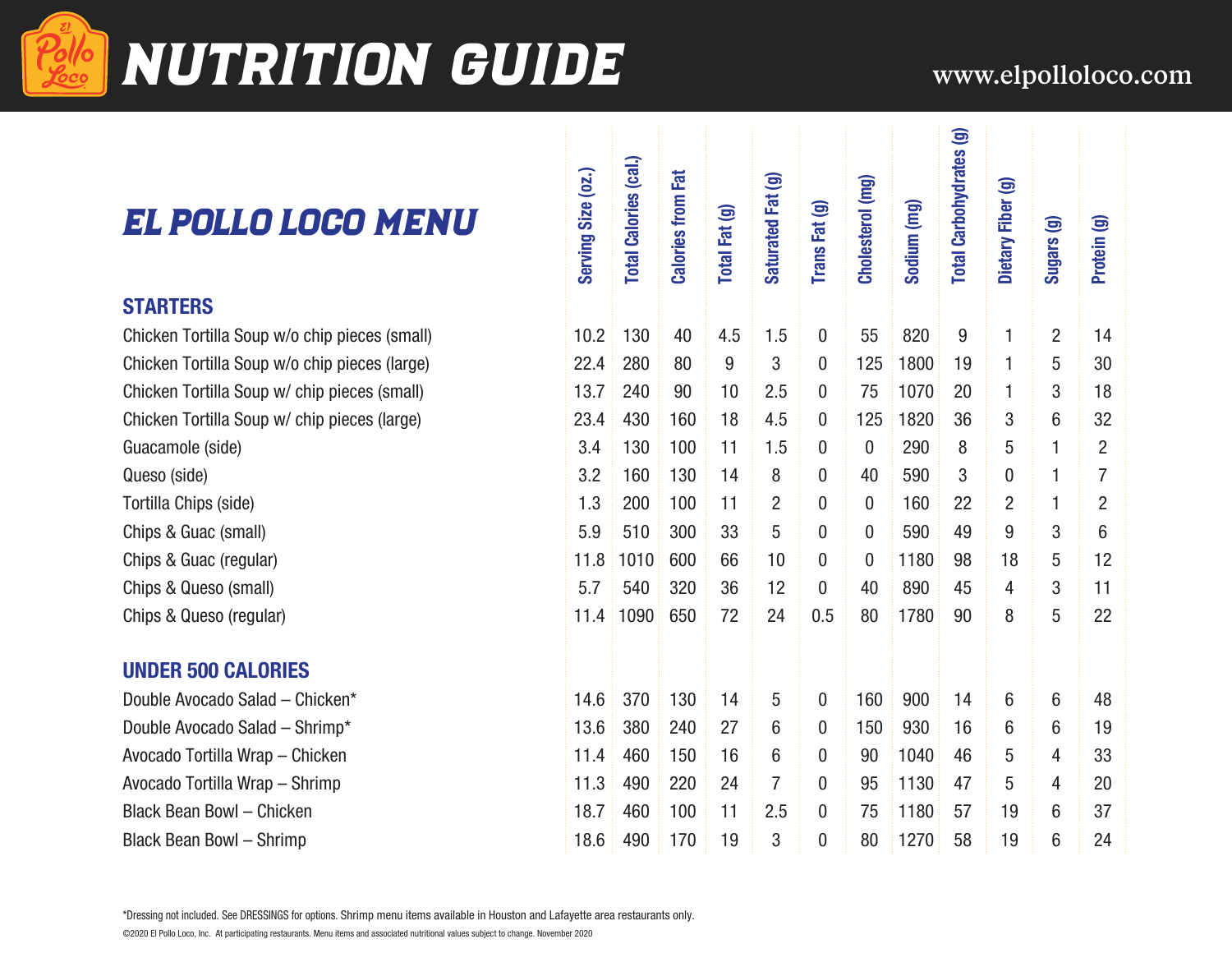

# **NUTRITION GUIDE** www.elpolloloco.com

(g) sa:

## EL POLLO LOCO ME

| EL POLLO LOGO MENU                                                                                                             | Serving Size (02.) | <b>Total Calories (cal.)</b> | <b>Calories from Fat</b> | Total Fat (g)  | Saturated Fat (g) | Trans Fat (g)    | Cholesterol (mg) | Sodium (mg) | <b>Total Carbohydrates (g)</b> | Dietary Fiber (g) | Sugars (g)     | Protein (g) |  |
|--------------------------------------------------------------------------------------------------------------------------------|--------------------|------------------------------|--------------------------|----------------|-------------------|------------------|------------------|-------------|--------------------------------|-------------------|----------------|-------------|--|
| <b>BOWLS</b>                                                                                                                   |                    |                              |                          |                |                   |                  |                  |             |                                |                   |                |             |  |
| Original Pollo Bowl <sup>®</sup> - Chicken                                                                                     | 18.1               | 530                          | 60                       | $\overline{7}$ | 1.5               | 0                | 70               | 1680        | 80                             | 10                | 3              | 36          |  |
| Original Pollo Bowl <sup>®</sup> - Shrimp                                                                                      | 18.1               | 560                          | 130                      | 15             | $\overline{c}$    | $\mathbf{0}$     | 80               | 1770        | 81                             | 10                | 3              | 23          |  |
| Double Bowl - Chicken                                                                                                          | 25.3               | 890                          | 270                      | 30             | 12                | 0                | 200              | 2210        | 86                             | 13                | 5              | 66          |  |
| Double Bowl - Shrimp                                                                                                           | 24.4               | 900                          | 380                      | 43             | 13                | $\mathbf{0}$     | 185              | 2250        | 88                             | 13                | 5              | 38          |  |
| Grande Avocado Bowl - Chicken                                                                                                  | 22.6               | 780                          | 240                      | 26             | 10                | 0                | 115              | 1930        | 89                             | 14                | 6              | 45          |  |
| Grande Avocado Bowl - Shrimp                                                                                                   | 22.6               | 800                          | 310                      | 34             | 10                | 0                | 120              | 2020        | 90                             | 14                | 6              | 32          |  |
| <b>BURRITOS</b>                                                                                                                |                    |                              |                          |                |                   |                  |                  |             |                                |                   |                |             |  |
| California Queso Burrito - Chicken                                                                                             | 19.4               | 930                          | 380                      | 42             | 14                | 0.5              | 140              | 2700        | 93                             | 9                 | 4              | 40          |  |
| California Queso Burrito - Shrimp                                                                                              | 18.5               | 920                          | 410                      | 46             | 13                | $\mathbf{1}$     | 135              | 2510        | 94                             | 9                 | 4              | 28          |  |
| Chicken Tinga Burrito                                                                                                          | 17.7               | 750                          | 250                      | 28             | 10                | 0.5              | 100              | 2150        | 90                             | 9                 | 6              | 35          |  |
| Avocado Burrito - Chicken                                                                                                      | 18.0               | 880                          | 430                      | 47             | 15                | $\overline{0}$   | 155              | 1960        | 73                             | 10                | 4              | 45          |  |
| Avocado Burrito - Shrimp                                                                                                       | 17.0               | 860                          | 460                      | 51             | 14                | 0.5              | 145              | 1760        | 72                             | 10                | 4              | 31          |  |
| Chipotle Avocado Burrito - Chicken                                                                                             | 18.9               | 890                          | 360                      | 40             | 15                | $\bf{0}$         | 160              | 2270        | 88                             | 9                 | 4              | 46          |  |
| Chipotle Avocado Burrito - Shrimp                                                                                              | 18.0               | 860                          | 390                      | 43             | 14                | 0.5              | 150              | 2080        | 87                             | 9                 | 4              | 32          |  |
| Classic Burrito - Chicken                                                                                                      | 10.4               | 480                          | 120                      | 13             | 5                 | $\mathbf 0$      | 55               | 1350        | 66                             | 5                 | $\overline{2}$ | 22          |  |
| Classic Burrito - Shrimp                                                                                                       | 10.3               | 530                          | 180                      | 21             | 6                 | 0                | 95               | 1420        | 63                             | 4                 | 1              | 22          |  |
| <b>BRC Burrito</b>                                                                                                             | 7.6                | 410                          | 100                      | 11             | 5                 | 0                | 15               | 1000        | 61                             | 4                 | 1              | 14          |  |
| <b>Chickenless Pollo Burrito</b>                                                                                               | 18.6               | 770                          | 340                      | 37             | 12                | $\mathbf 0$      | 30               | 1940        | 87                             | 17                | 8              | 28          |  |
| Chickenless Pollo Burrito - Vegan                                                                                              | 16.6               | 580                          | 170                      | 18             | 5                 | $\boldsymbol{0}$ | 0                | 1690        | 84                             | 17                | $\overline{7}$ | 24          |  |
| *Dressing not included. See DRESSINGS for options. Shrimp menu items available in Houston and Lafayette area restaurants only. |                    |                              |                          |                |                   |                  |                  |             |                                |                   |                |             |  |

©2020 El Pollo Loco, Inc. At participating restaurants. Menu items and associated nutritional values subject to change. November 2020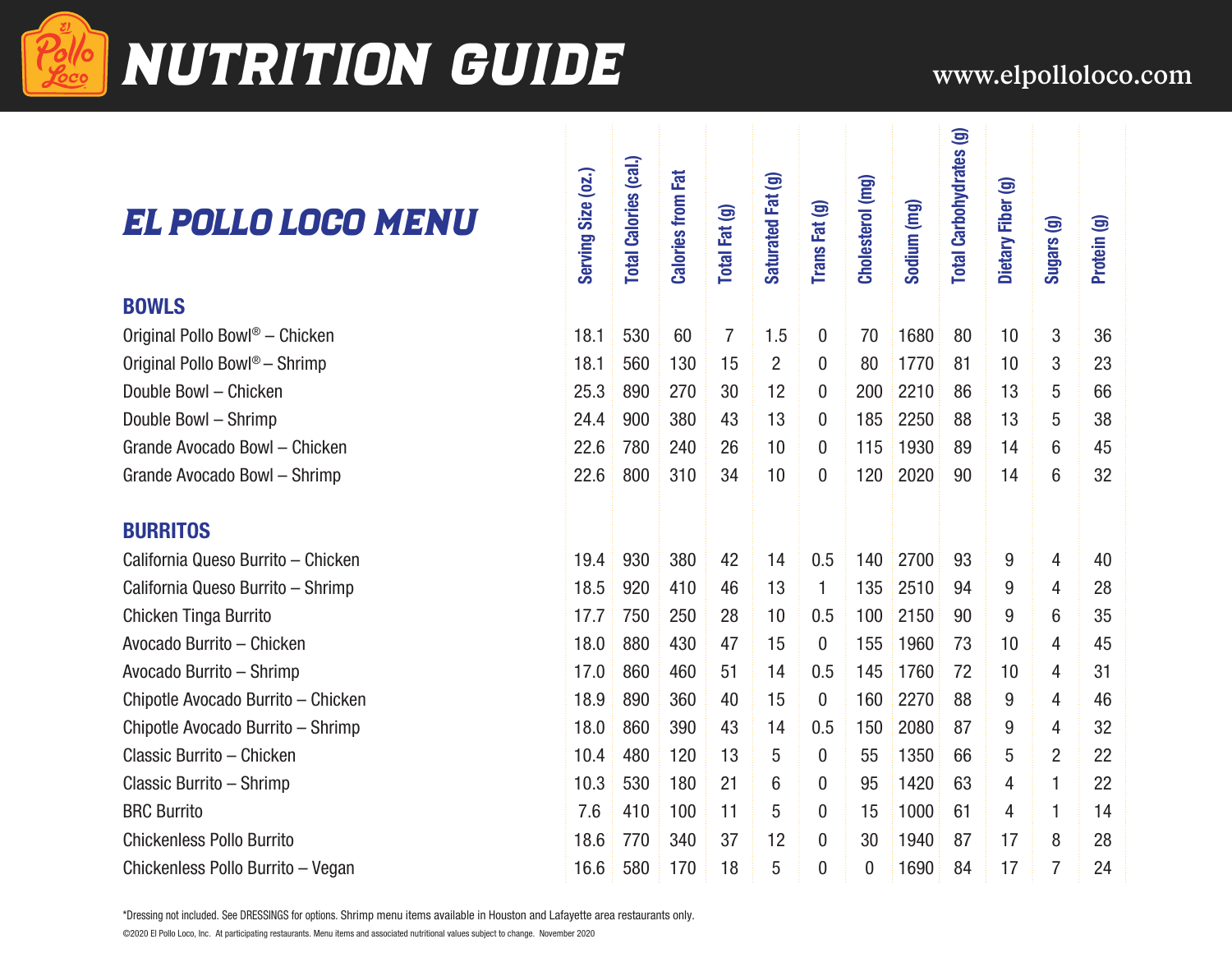

# NUTRITION GUIDE WWW.elpolloloco.com

## EL POLLO LOCO

| EL POLLO LOGO MENU                                                                                                                                                                                                                                                      | Serving Size (02.) | <b>Total Calories (cal.)</b> | <b>Calories from Fat</b> | Total Fat (g) | Saturated Fat (g) | Trans Fat (g)    | Cholesterol (mg) | Sodium (mg) | <b>Total Carbohydrates (g)</b> | Dietary Fiber (g) | Sugars (g)     | Protein (g) |  |
|-------------------------------------------------------------------------------------------------------------------------------------------------------------------------------------------------------------------------------------------------------------------------|--------------------|------------------------------|--------------------------|---------------|-------------------|------------------|------------------|-------------|--------------------------------|-------------------|----------------|-------------|--|
| <b>TOSTADAS*</b>                                                                                                                                                                                                                                                        |                    |                              |                          |               |                   |                  |                  |             |                                |                   |                |             |  |
| Classic Tostada Salad - Chicken                                                                                                                                                                                                                                         | 16.3               | 820                          | 370                      | 41            | 11                | $\boldsymbol{0}$ | 100              | 1390        | 74                             | 6                 | 4              | 39          |  |
| Classic Tostada Salad - Shrimp                                                                                                                                                                                                                                          | 16.3               | 850                          | 440                      | 49            | 12                | $\mathbf{0}$     | 110              | 1480        | 75                             | 6                 | 4              | 26          |  |
| Classic Tostada Salad w/o shell - Chicken                                                                                                                                                                                                                               | 13.7               | 390                          | 100                      | 12            | 6                 | $\mathbf{0}$     | 100              | 1100        | 39                             | 4                 | 4              | 32          |  |
| Classic Tostada Salad w/o shell - Shrimp                                                                                                                                                                                                                                | 13.7               | 420                          | 180                      | 20            | 6                 | $\mathbf 0$      | 105              | 1180        | 40                             | 4                 | 4              | 19          |  |
| Double Tostada Salad - Chicken                                                                                                                                                                                                                                          | 20.6               | 990                          | 440                      | 49            | 12                | $\mathbf{0}$     | 170              | 1730        | 77                             | 9                 | 5              | 61          |  |
| Double Tostada Salad - Shrimp                                                                                                                                                                                                                                           | 19.6               | 1000                         | 550                      | 62            | 13                | 0.5              | 160              | 1760        | 79                             | 9                 | 5              | 33          |  |
| Double Tostada Salad w/o shell - Chicken                                                                                                                                                                                                                                | 18.0               | 560                          | 180                      | 20            | $\overline{7}$    | $\bf{0}$         | 170              | 1430        | 43                             | $\overline{7}$    | 4              | 54          |  |
| Double Tostada Salad w/o shell - Shrimp                                                                                                                                                                                                                                 | 17.0               | 570                          | 290                      | 32            | 8                 | $\mathbf{0}$     | 160              | 1470        | 45                             | $\overline{7}$    | $\overline{4}$ | 26          |  |
| <b>STREET TACOS</b>                                                                                                                                                                                                                                                     |                    |                              |                          |               |                   |                  |                  |             |                                |                   |                |             |  |
| Taco al Carbón - Chicken                                                                                                                                                                                                                                                | 3.1                | 140                          | 40                       | 4             | 1                 | $\boldsymbol{0}$ | 35               | 250         | 17                             | 1                 | $\mathbf{1}$   | 10          |  |
| Taco al Carbón - Shrimp                                                                                                                                                                                                                                                 | 3.0                | 150                          | 50                       | 6             | $\mathbf{1}$      | $\mathbf 0$      | 40               | 220         | 17                             | 1                 | $\mathbf 0$    | 6           |  |
| Avocado Taco - Chicken                                                                                                                                                                                                                                                  | 6.2                | 290                          | 150                      | 17            | 5                 | $\mathbf{0}$     | 65               | 740         | 17                             | 3                 | $\overline{2}$ | 17          |  |
| Avocado Taco - Shrimp                                                                                                                                                                                                                                                   | 5.6                | 270                          | 160                      | 18            | 4.5               | $\mathbf{0}$     | 55               | 620         | 17                             | 3                 | $\overline{2}$ | 11          |  |
| <b>Chickenless Pollo Taco</b>                                                                                                                                                                                                                                           | 6.0                | 200                          | 70                       | 8             | 3                 | $\mathbf{0}$     | 10               | 770         | 22                             | 5                 | 3              | 11          |  |
| Chickenless Pollo Taco - Vegan                                                                                                                                                                                                                                          | 5.5                | 150                          | 40                       | 4.5           | 1                 | 0                | $\Omega$         | 690         | 20                             | 5                 | 3              | 9           |  |
| World's First Keto Taco™ (5g Net Carbs) - Chicken                                                                                                                                                                                                                       | 6.0                | 250                          | 160                      | 17            | 5                 | $\boldsymbol{0}$ | 70               | 680         | 14                             | 9                 | $\mathbf{1}$   | 18          |  |
| World's First Keto Taco™ (5g Net Carbs) - Shrimp                                                                                                                                                                                                                        | 5.3                | 240                          | 160                      | 18            | 4.5               | $\overline{0}$   | 60               | 560         | 14                             | 9                 | $\mathbf{1}$   | 12          |  |
| <b>KIDS' COMBOS</b> (Nutrition information for entrée only)                                                                                                                                                                                                             |                    |                              |                          |               |                   |                  |                  |             |                                |                   |                |             |  |
| <b>BRC Burrito</b>                                                                                                                                                                                                                                                      | 7.6                | 410                          | 100                      | 11            | 5                 | $\bf{0}$         | 15               | 1000        | 61                             | 4                 | 1              | 14          |  |
| Chicken Legs (2)                                                                                                                                                                                                                                                        | 3.1                | 170                          | 70                       | 8             | 2.5               | $\boldsymbol{0}$ | 145              | 340         | $\mathbf 0$                    | $\mathbf{0}$      | $\overline{0}$ | 25          |  |
| Mac & Cheese Chicken Taco                                                                                                                                                                                                                                               | 4.6                | 260                          | 110                      | 12            | 5                 | 0                | 45               | 810         | 23                             | 1                 | 1              | 14          |  |
| *Dressing not included. See DRESSINGS for options. Shrimp menu items available in Houston and Lafayette area restaurants only.<br>©2020 El Pollo Loco, Inc. At participating restaurants. Menu items and associated nutritional values subject to change. November 2020 |                    |                              |                          |               |                   |                  |                  |             |                                |                   |                |             |  |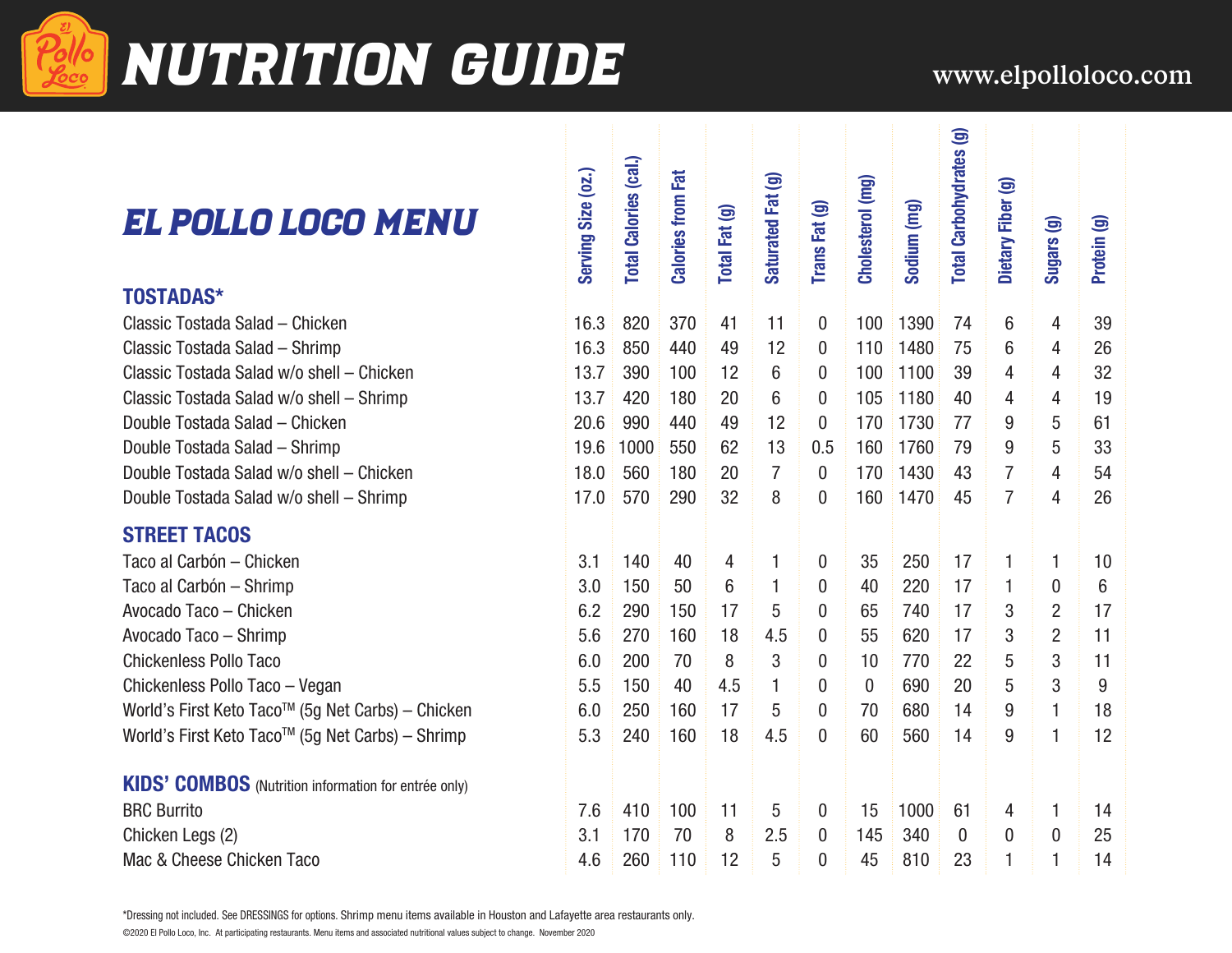

## **NUTRITION GUIDE** www.elpolloloco.com

### El Pollo Loco Menu

| EL POLLO LOCO MENU              | Serving Size (02.) | <b>Total Calories (cal.)</b> | <b>Calories from Fat</b> | Total Fat (g)  | Saturated Fat (g) | Trans Fat (g)    | Cholesterol (mg) | Sodium (mg) | <b>Total Carbohydrates (g)</b> | Dietary Fiber (g) | Sugars (g)       | Protein (g)      |
|---------------------------------|--------------------|------------------------------|--------------------------|----------------|-------------------|------------------|------------------|-------------|--------------------------------|-------------------|------------------|------------------|
| <b>DESSERT</b>                  |                    |                              |                          |                |                   |                  |                  |             |                                |                   |                  |                  |
| Cinnamon Churro (1)             | 1.3                | 140                          | 80                       | 9              | 1.5               | $\overline{0}$   | $\mathbf{0}$     | 200         | 14                             | $\overline{0}$    | 3                | 1                |
| Cinnamon Churros (2)            | 2.5                | 280                          | 150                      | 17             | 3                 | $\pmb{0}$        | $\boldsymbol{0}$ | 410         | 29                             | $\mathbf{1}$      | 6                | $\overline{2}$   |
| <b>DRESSINGS</b>                |                    |                              |                          |                |                   |                  |                  |             |                                |                   |                  |                  |
| <b>Creamy Cilantro Dressing</b> | 3.0                | 320                          | 320                      | 35             | 6                 | $\mathbf{0}$     | 30               | 420         | $\overline{2}$                 | 0                 | 1                | 1                |
| Citrus Vinaigrette              | 1.3                | 60                           | 30                       | 3.5            | 0.5               | $\overline{0}$   | $\overline{0}$   | 180         | 8                              | 0                 | 8                | $\mathbf 0$      |
| Ranch Dressing (packet)         | 1.5                | 200                          | 190                      | 22             | 3.5               | 0                | 10               | 320         | $\overline{2}$                 | $\boldsymbol{0}$  | 1                | $\boldsymbol{0}$ |
| <b>SALSAS &amp; MORE</b>        |                    |                              |                          |                |                   |                  |                  |             |                                |                   |                  |                  |
| House Salsa (Mild)              | 1.5                | 10                           | $\mathbf{0}$             | $\mathbf{0}$   | $\mathbf 0$       | $\mathbf 0$      | $\mathbf{0}$     | 150         | $\overline{2}$                 | 1                 | 1                | $\boldsymbol{0}$ |
| Pico de Gallo (Medium)          | 1.5                | 10                           | $\overline{0}$           | 0              | $\boldsymbol{0}$  | 0                | 0                | 140         | $\overline{2}$                 | 1                 | 1                | 0                |
| Avocado Salsa (Hot)             | 1.5                | 25                           | 15                       | 2              | 0                 | 0                | $\bf{0}$         | 170         | $\overline{2}$                 | 1                 | 0                | 0                |
| Salsa Roja (Fiery)              | 1.5                | 10                           | $\bf{0}$                 | $\mathbf{0}$   | $\boldsymbol{0}$  | $\boldsymbol{0}$ | $\bf{0}$         | 260         | 2                              | 0                 | 1                | $\bf{0}$         |
| Sour Cream                      | 1.3                | 80                           | 60                       | 6              | 4.5               | 0                | 25               | 20          | 1                              | 0                 | 1                | 1                |
| Jalapeño Hot Sauce (packet)     | 0.3                | 5                            | $\mathbf{0}$             | $\overline{0}$ | $\overline{0}$    | $\mathbf{0}$     | $\mathbf{0}$     | 110         | 1                              | $\mathbf{0}$      | $\mathbf 0$      | $\mathbf{0}$     |
| <b>TORTILLAS</b>                |                    |                              |                          |                |                   |                  |                  |             |                                |                   |                  |                  |
| 6" Flour Tortillas (2)          | 2.2                | 190                          | 50                       | 5              | $\overline{2}$    | 0                | $\boldsymbol{0}$ | 470         | 30                             | 1                 | $\boldsymbol{0}$ | 4                |
| 6" Corn Tortillas (2)           | 1.8                | 100                          | 10                       | 1              | $\mathbf 0$       | $\boldsymbol{0}$ | $\mathbf{0}$     | 10          | 20                             | 3                 | 0                | $\overline{2}$   |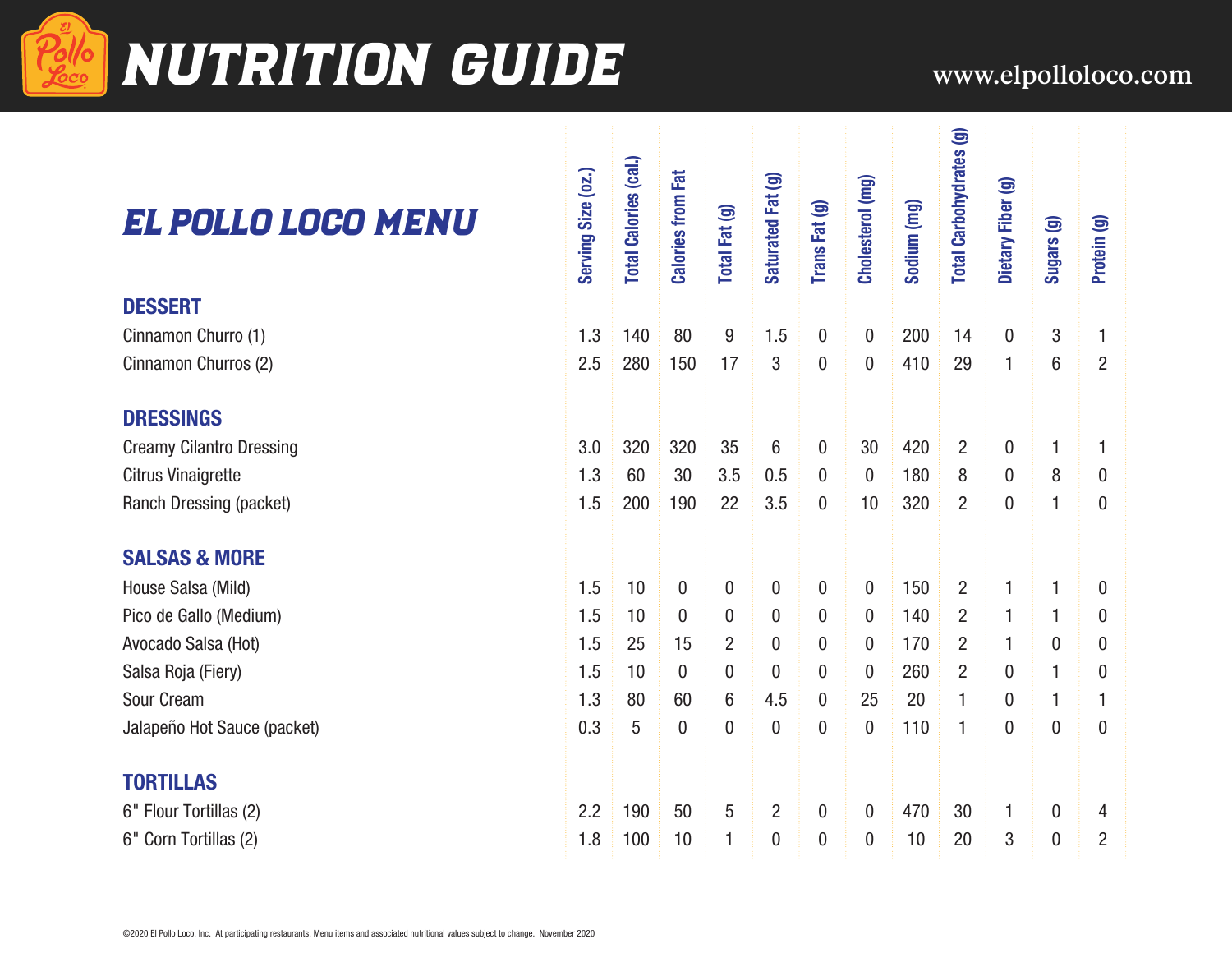

# Pollo NUTRITION GUIDE WWW.elpolloloco.com

 $tes(9)$ 

### El Pollo Loco Menu

| EL POLLO LOGO MENU                              |         | Serving Size (02.) | <b>Total Calories (cal.)</b> | <b>Calories from Fat</b> | Total Fat (g)    | Saturated Fat (g) | Trans Fat (g)    | Cholesterol (mg) | Sodium (mg)    | <b>Total Carbohydrates (g)</b> | Dietary Fiber (g) | Sugars (g)       | Protein (g)  |
|-------------------------------------------------|---------|--------------------|------------------------------|--------------------------|------------------|-------------------|------------------|------------------|----------------|--------------------------------|-------------------|------------------|--------------|
| <b>BEVERAGES</b>                                |         |                    |                              |                          |                  |                   |                  |                  |                |                                |                   |                  |              |
| Cherry Coke®                                    | Regular | 13.4               | 170                          | $\boldsymbol{0}$         | 0                | $\bf{0}$          | 0                | $\theta$         | 5              | 47                             | $\boldsymbol{0}$  | 47               | $\mathbf{0}$ |
|                                                 | Large   | 21.4               | 270                          | $\boldsymbol{0}$         | 0                | 0                 | 0                | $\mathbf{0}$     | 10             | 75                             | 0                 | 75               | 0            |
| Coca-Cola®                                      | Regular | 13.4               | 160                          | $\boldsymbol{0}$         | $\mathbf{0}$     | 0                 | $\boldsymbol{0}$ | $\overline{0}$   | $\mathbf{0}$   | 45                             | 0                 | 45               | 0            |
|                                                 | Large   | 21.4               | 260                          | $\mathbf{0}$             | 0                | 0                 | $\boldsymbol{0}$ | $\theta$         | 5              | 71                             | 0                 | 71               | 0            |
| Diet Coke®                                      | Regular | 13.4               | 0                            | $\theta$                 | 0                | 0                 | 0                | $\boldsymbol{0}$ | 15             | $\overline{0}$                 | 0                 | 0                | 0            |
|                                                 | Large   | 21.4               | 0                            | $\boldsymbol{0}$         | 0                | 0                 | 0                | $\boldsymbol{0}$ | 25             | $\bf{0}$                       | 0                 | 0                | 0            |
| Dr Pepper <sup>®</sup>                          | Regular | 13.4               | 170                          | $\boldsymbol{0}$         | 0                | 0                 | 0                | 0                | 40             | 43                             | 0                 | 41               | 0            |
|                                                 | Large   | 21.4               | 270                          | $\boldsymbol{0}$         | 0                | 0                 | $\boldsymbol{0}$ | $\mathbf{0}$     | 65             | 68                             | $\boldsymbol{0}$  | 65               | 0            |
| Diet Dr Pepper <sup>®*</sup>                    | Regular | 13.4               | $\boldsymbol{0}$             | $\overline{0}$           | 0                | 0                 | $\boldsymbol{0}$ | $\mathbf{0}$     | 85             | $\overline{0}$                 | $\overline{0}$    | $\mathbf{0}$     | 0            |
|                                                 | Large   | 21.4               | $\overline{0}$               | $\mathbf{0}$             | 0                | 0                 | $\boldsymbol{0}$ | $\mathbf{0}$     | 135            | $\mathbf 0$                    | 0                 | $\mathbf{0}$     | 0            |
| Barg's Root Beer®                               | Regular | 13.4               | 180                          | $\mathbf 0$              | 0                | 0                 | $\boldsymbol{0}$ | $\bf{0}$         | 40             | 50                             | $\boldsymbol{0}$  | 50               | 0            |
|                                                 | Large   | 21.4               | 290                          | $\mathbf 0$              | 0                | 0                 | 0                | $\bf{0}$         | 60             | 79                             | 0                 | 79               | 0            |
| Fanta <sup>®</sup> Orange                       | Regular | 13.4               | 180                          | $\theta$                 | 0                | 0                 | 0                | 0                | $\mathbf{0}$   | 47                             | 0                 | 43               | 0            |
|                                                 | Large   | 21.4               | 280                          | $\overline{0}$           | $\overline{0}$   | 0                 | 0                | $\overline{0}$   | $\mathbf 0$    | 76                             | 0                 | 75               | 0            |
| FUZE <sup>®</sup> Sweetened Raspberry Iced Tea  | Regular | 13.4               | 100                          | $\mathbf 0$              | $\mathbf{0}$     | $\boldsymbol{0}$  | $\boldsymbol{0}$ | $\mathbf 0$      | 15             | 27                             | $\boldsymbol{0}$  | 27               | 0            |
|                                                 | Large   | 21.4               | 160                          | $\boldsymbol{0}$         | 0                | 0                 | $\boldsymbol{0}$ | $\boldsymbol{0}$ | 20             | 43                             | 0                 | 43               | 0            |
| Gold Peak® Fresh-Brewed Mango Passion Fruit Tea | Regular | 10.0               | $\boldsymbol{0}$             | $\mathbf{0}$             | $\boldsymbol{0}$ | $\boldsymbol{0}$  | $\boldsymbol{0}$ | $\mathbf{0}$     | $\mathbf{0}$   | $\boldsymbol{0}$               | 0                 | $\boldsymbol{0}$ | 0            |
|                                                 | Large   | 16.0               | 0                            | $\theta$                 | $\bf{0}$         | 0                 | 0                | $\overline{0}$   | $\mathbf{0}$   | $\bf{0}$                       | 0                 | 0                | 0            |
| Gold Peak® Fresh-Brewed Unsweetened Iced Tea    | Regular | 10.0               | 0                            | $\boldsymbol{0}$         | 0                | 0                 | $\boldsymbol{0}$ | $\overline{0}$   | $\mathbf{0}$   | $\boldsymbol{0}$               | 0                 | $\mathbf{0}$     | 0            |
|                                                 | Large   | 16.0               | $\overline{0}$               | $\overline{0}$           | $\overline{0}$   | $\overline{0}$    | 0                | $\overline{0}$   | $\overline{0}$ | $\overline{0}$                 | 0                 | $\overline{0}$   | 0            |

\*Texas and Lafayette restaurants only.

©2020 El Pollo Loco, Inc. At participating restaurants. Menu items and associated nutritional values subject to change. November 2020